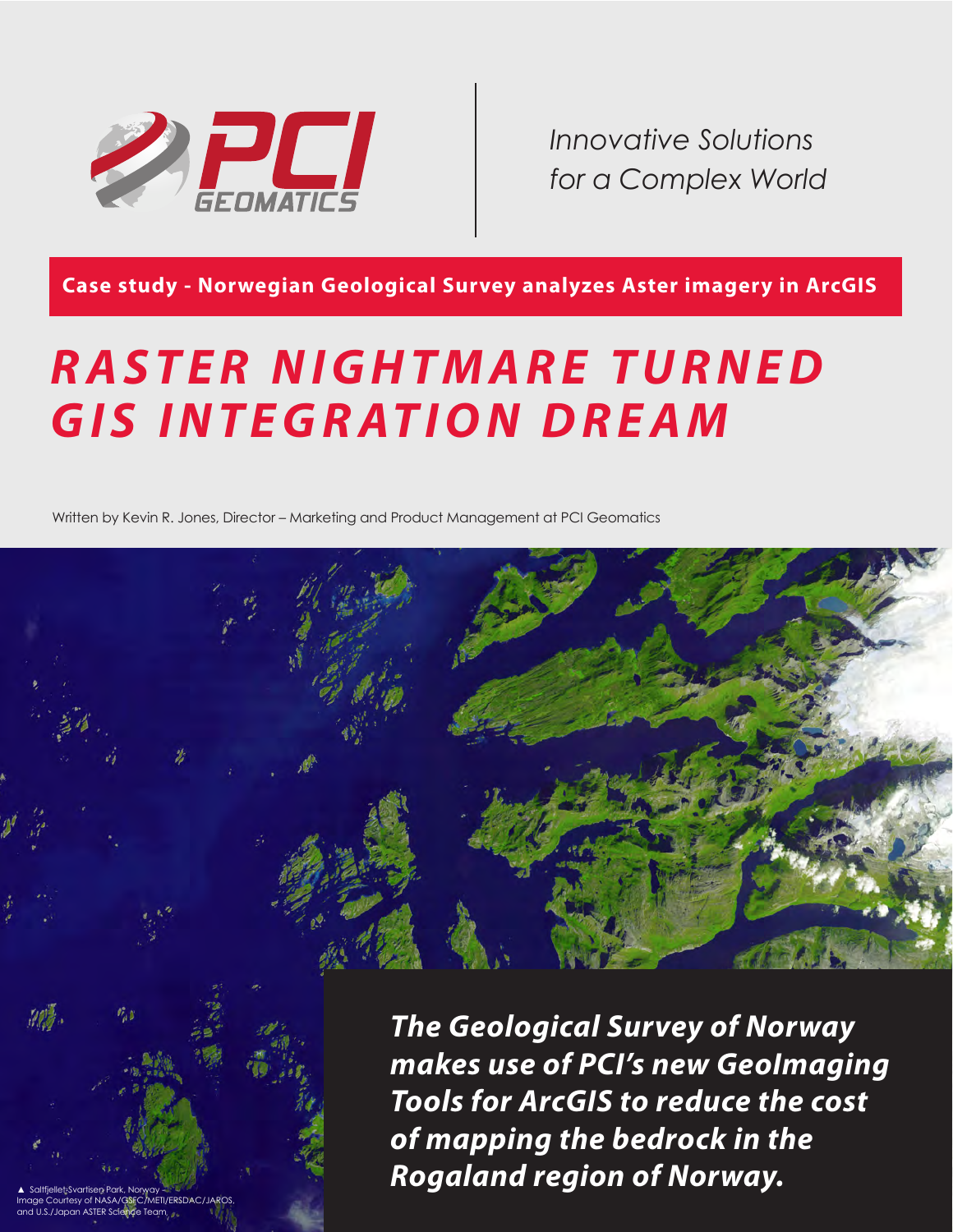# Satellite-based remote sensing data

The Geological Survey of Norway (NGU) is responsible for deriving bedrock maps as a service to the Bedrock Mapping Unit (BMU). Bedrock maps are essential tools used in the exploration for mineral and hydrocarbon deposits, to evaluate groundwater resources, and to help determine appropriate locations for highways, pipelines, waste disposal and heavy industrial sites. These bedrock maps also serve as the geological framework for environmental assessments, land use plans, forest inventory databases, and similar applications. Creating and updating bedrock information involves a process whereby field

work is required to properly identify transition zones and rock types to create accurate maps – with such a large area to cover, the NGU has been assessing the potential for using satellite remote sensing to create preliminary bedrock maps – so that scientists can spend time refining the information by visiting field locations where ambiguous results have been derived. The use of satellite imagery has been found to be very helpful, especially in geologic areas with little soil and vegetation coverage—that is, where there is an unobstructed view of the bedrock from space. In order to collect data for the identification of boundaries between bedrock

units and structures in the Rogaland Area of southwestern Norway, NGU selected imagery collected by the Advanced Spaceborne Thermal Emission and Reflection Radiometer (ASTER**1** ), which provides very good spectral information – including thermal bands – while preserving good spatial resolution. The study area is heavily scoured by Pleistocene ice sheets and, as a result, is largely devoid of significant Quaternary soil cover, making it an ideal testing ground for bedrock mapping using satellite remote sensing.

#### **Raster nightmare**



▲ Image Courtesy of NASA/GSFC/METI/ERSDAC/JAROS, and U.S./Japan ASTER Science Team

Despite the potential high quality and value associated with the ASTER data, the NGU found that upon receiving the imagery from the data provider, they struggled a great deal to integrate it into their preferred operational environment, ArcGIS 10. Adding the data directly did not produce a good result because the imagery did not line up with any of the reference vectors or other base maps available in the GIS system.

Before allocating internal resources to analyze the imagery, the NGU had to ensure that the newly collected imagery would be properly aligned with other base map information; otherwise, spending any time deriving information from the new ASTER images would not have been worthwhile. The NGU considered using an existing image processing package to perform corrections to the data, but hesitated doing so because learning how to use a new and different software/GUI environment represented a significant time/cost commitment.

This led to a great deal of frustration: the NGU understood and wanted to exploit the benefits of satellite remote sensing imagery, but the lack of integrated tools to bring the data into their GIS environment halted all progress.

#### **NGU learns of PCI's GeoImaging Tools for ArcGIS**

Just as the NGU was getting ready to abandon the idea of using the ASTER imagery, Nils Erik Jørgensen from Terranor ( www.terranor.no - PCI reseller based in Norway ) contacted the NGU to discuss new technology introduced in the marketplace by PCI Geomatics. The NGU took notice, and discussed their particular case with Terranor.

The NGU knew about PCI's strong reputation for providing rigorous and automated multi-satellite sensor support, and was delighted to hear that PCI had developed an extension to ArcGIS 10 – this meant there was the potential to implement a more streamlined workflow.

In addition, learning how to use an external software package to correct the imagery would no longer be required, as GeoImaging Tools is integrated directly into ArcGIS.



#### **Table 1: Spectral and spatial band information for ASTER – the sensor used by the NGU for Bedrock Mapping**

| <b>SATELLITE</b> | <b>SENSOR</b> | <b>BAND#S</b> | <b>SPECTRAL RANGE</b> | <b>SCENE SIZE</b> | <b>PIXEL RES</b> |
|------------------|---------------|---------------|-----------------------|-------------------|------------------|
|                  | <b>VNIR</b>   | $1 - 3$       | $0.52 - 0.86$ µm      |                   | 15 meter         |
| <b>ASTER</b>     | <b>SWIR</b>   | $4 - 9$       | 1.600 - 2.430 um      | 120 x 150 km      | 30 meter         |
|                  | <b>TIR</b>    | $10 - 14$     | 8.125 - 11.65 µm      |                   | 90 meter         |
|                  |               |               |                       |                   |                  |

<sup>1</sup> ASTER (Advanced Spaceborne Thermal Emission and Reflection Radiometer) is an imaging instrument flying on Terra, a satellite launched in December 1999 as part of NASA's Earth Observing System (EOS). ASTER is a cooperat effort between NASA, Japan's Ministry of Economy, Trade and Industry (METI) and Japan's Earth Remote Sensing Data Analysis Center (ERSDAC) ASTER is being used to obtain detailed maps of land surface temperature, reflectance and elevation.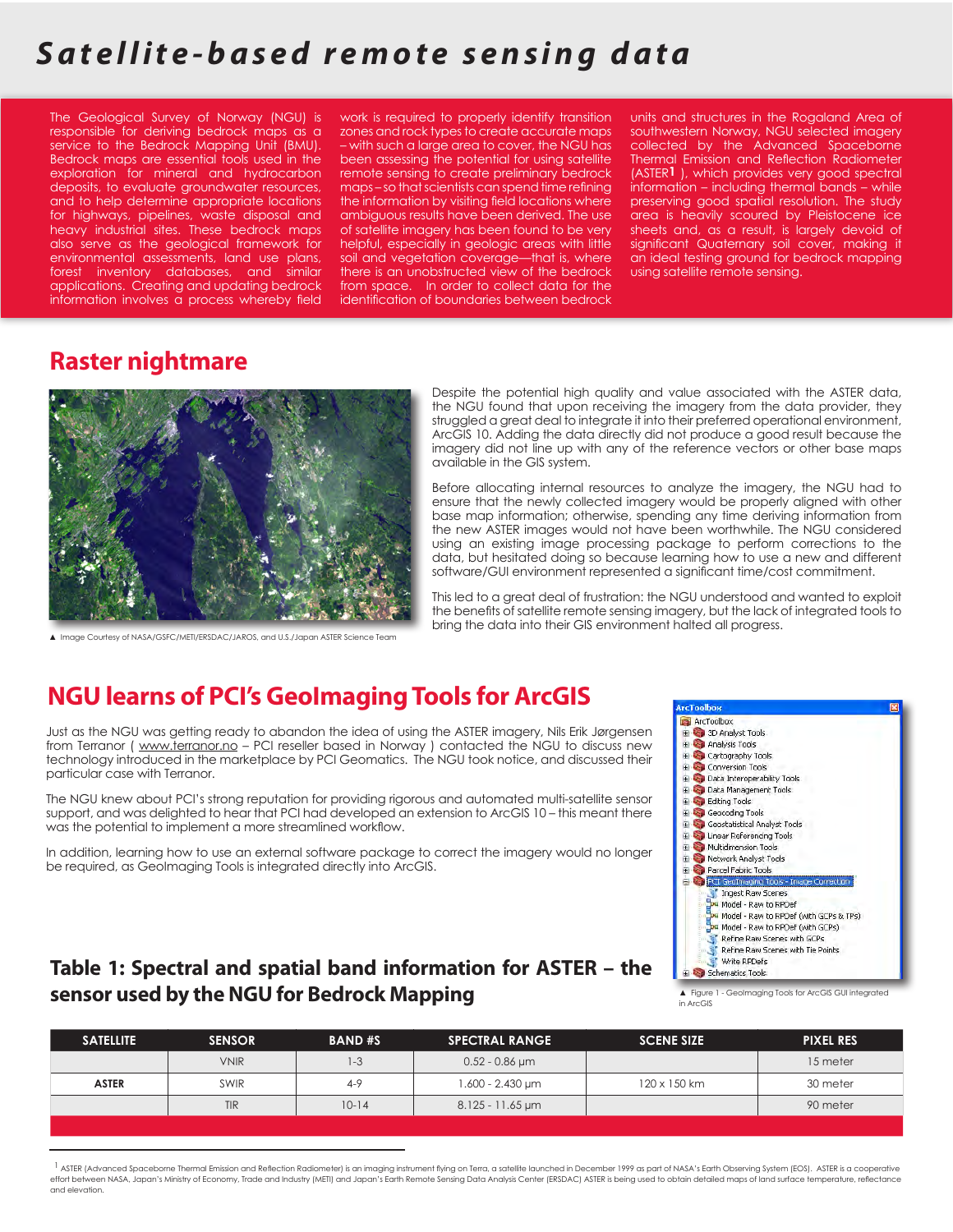# *C h a l l e n g e s*

#### **Raster data meets its match**



▲ Figure 2 - ASTER imagery successfully loaded in ArcGIS10 using GeoImaging Tools for ArcGIS

Prior to integrating GeoImaging Tools into their environment, the NGU evaluated the software to test its functionality, in order to determine if it could indeed use the tools to solve the operational challenges it faced with its ASTER data. Downloading the software was straightforward, simply by going to PCI's website where a fully functional trial version is available. Within a few minutes, the software was downloaded and installed at the NGU's office, and integrated directly into ArcGIS.

The download included a number of resources which the NGU made immediate use of, including a step-by-step tutorial using a demonstration dataset (which is also available for download on PCI's website) and an instructional video accessible over the web. The NGU then got to work in evaluating GeoImaging Tools with its frustrating ASTER data, which up until now was of no use at all. The initial process that the NGU evaluated was correcting the imagery using the nominal model, one of the options available with GeoImaging Tools. GeoImaging Tools is based on PCI's sophisticated Rational Polynomial Function (RPC) sensor model technology, which uses ephemeris information collected by satellites when images are captured, along with a Digital Elevation Model (DEM) to perform very accurate corrections. The NGU followed the instructions from the user guide and within minutes produced a very good result, one that finally aligned with reference vectors and other base information.

Going one step further, in the demonstration tutorial for GeoImaging Tools, the NGU noticed that a series of SPOT images were corrected using a reference Landsat

dataset over British Columbia, Canada. Global coverage is available from Landsat through the USGS; therefore, the NGU downloaded the overlapping tiles over the ASTER scene to use as a reference dataset from which to collect ground control points. The same process was executed using GeoImaging Tools, this time with the initial model refined using the reference Landsat dataset. GeoImaging tools includes automatic imageto-image matching technology, which collects reference points that are then used to build a highly accurate model to correct the data. The end result was even better than the nominal correction, and finally, the NGU was able to begin the work of leveraging the valuable information contained in the ASTER imagery – as geologist of NGU, Dr. Ola Fredin put it, "all this took very little time and we could concentrate on Geology".

#### **Space-based derived information used in the field**

The NGU makes full use of Geographic Information Systems, and the Bedrock Mapping project is no exception. Having used GeoImaging tools to correct the imagery directly within ArcGIS, the NGU began the process of creating preliminary maps, outlining the boundaries and structures using ArcGIS feature editing functionality.

These data, along with reference base maps and vector information are then loaded onto field-ready ruggedized laptops equipped with built-in GPS capability. From the field, NGU scientists can thus load the preliminary information derived from the ASTER imagery and prioritize field checks where ambiguous zones have been identified.

The preliminary information is verified and updated, then synchronized back in the central database when scientists return from the field. This integrated approach represents a considerable amount of savings in terms of time and money, since the NGU can achieve their mandate more efficiently.



- Dr. Ola Fredin updates preli using a ruggedized laptop and ArcGIS

### **Satellite imagery now fully integrated into NGU's GIS workflow**



▲ Figure 4 - Preliminary bedrock maps derived from ASTER imagery and field le verification, produced by NGU

The benefits of using satellite remote sensing data are well understood by the scientific community; however some barriers clearly prevent many potential users from leveraging this type of data. Some of these past barriers have included:

- **\* cost of the data**
- **\* ease of access (where to go to download, how to obtain data, information on data formats and sensors)**
- **\* ability to read imagery into a GIS system in a simple manner where further analysis can be carried out**
- **\* availability of reference elevation models and base mapping data**